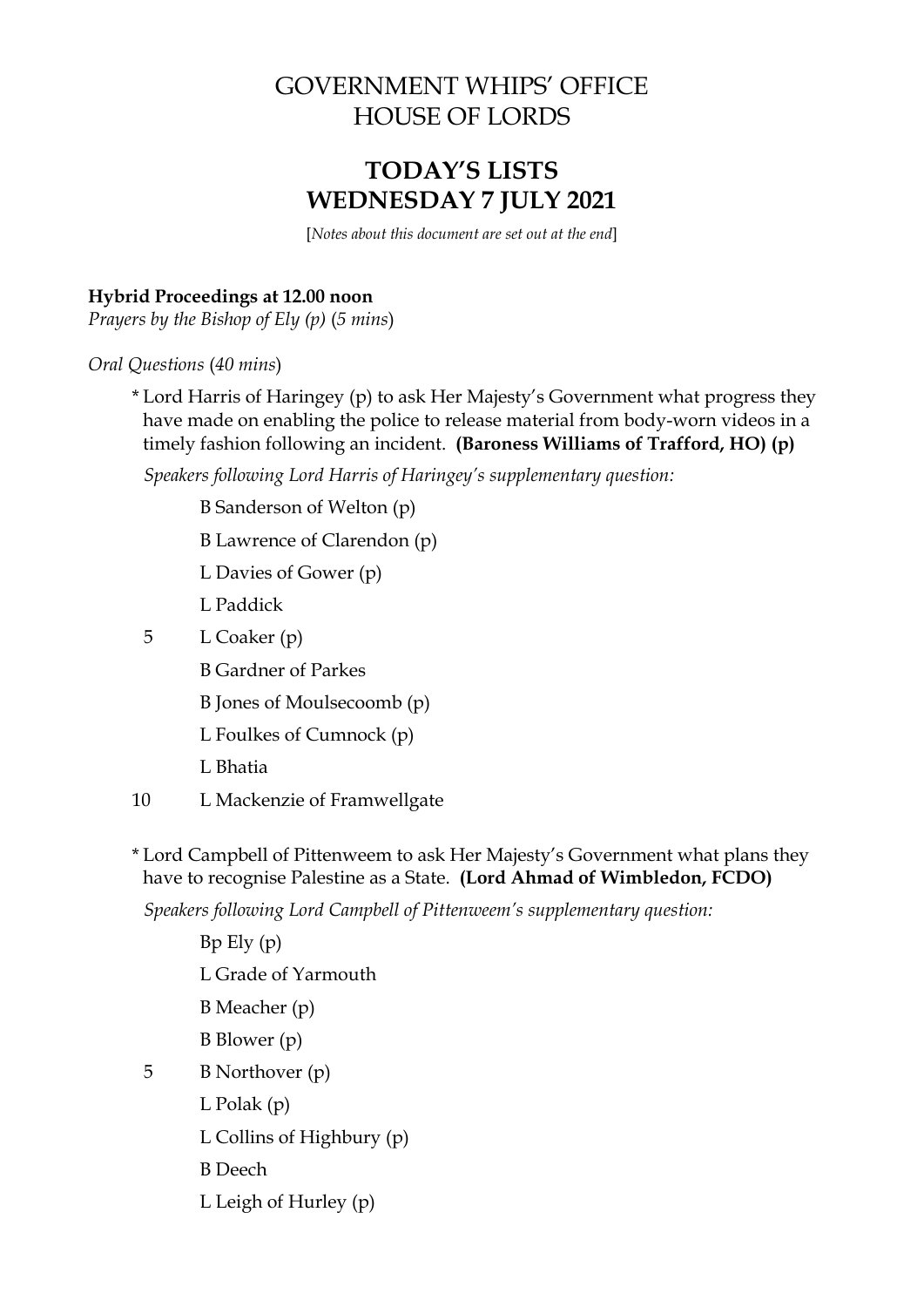## 10 B Ludford

\* Lord Bird to ask Her Majesty's Government what steps they are taking to incentivise the private sector to make their operations more environmentally friendly ahead of COP26. **(Lord Callanan, BEIS)** (p)

*Speakers following Lord Bird's supplementary question:*

- L McConnell of Glenscorrodale (p)
- L Jones of Cheltenham

B Bottomley of Nettlestone (p)

- B Hayman (p)
- 5 L Grantchester (p)
	- B Walmsley

B Blackwood of North Oxford (p)

- L Sarfraz (p)
- B Prashar
- 10  $L$  Flight (p)
- \* Baroness McIntosh of Pickering (p) to ask Her Majesty's Government what assessment they have made of the shortage of lorry drivers; and what steps they are taking to address the situation. **(Baroness Vere of Norbiton, DfT) (p)**

*Speakers following Baroness McIntosh of Pickering's supplementary question:*

- B Quin
- B Foster of Oxton (p)
- L Rosser
- L Purvis of Tweed (p)
- 5 L McLoughlin (p)
	- L Bilimoria
	- L Whitty
	- L Bradshaw
	- L Birt
- 10  $L$  Rogan (p)

*Main Business at a convenient point after 1:30pm*

## **Environment Bill – Committee (day 6) – Lord Goldsmith of Richmond Park (p)**

*Target for the day: To complete the debate on the group beginning with 251A*

Grouping of amendments:

162, 162A, 163, 163A, 164, 175, 175A, 192, 193, 194, 194A *(debate adjourned)* 176, 176A, 177, 178, 179, 179A, 180, 180A, 181, 182, 183, 184, 185, 186, 187, 187ZA, 187B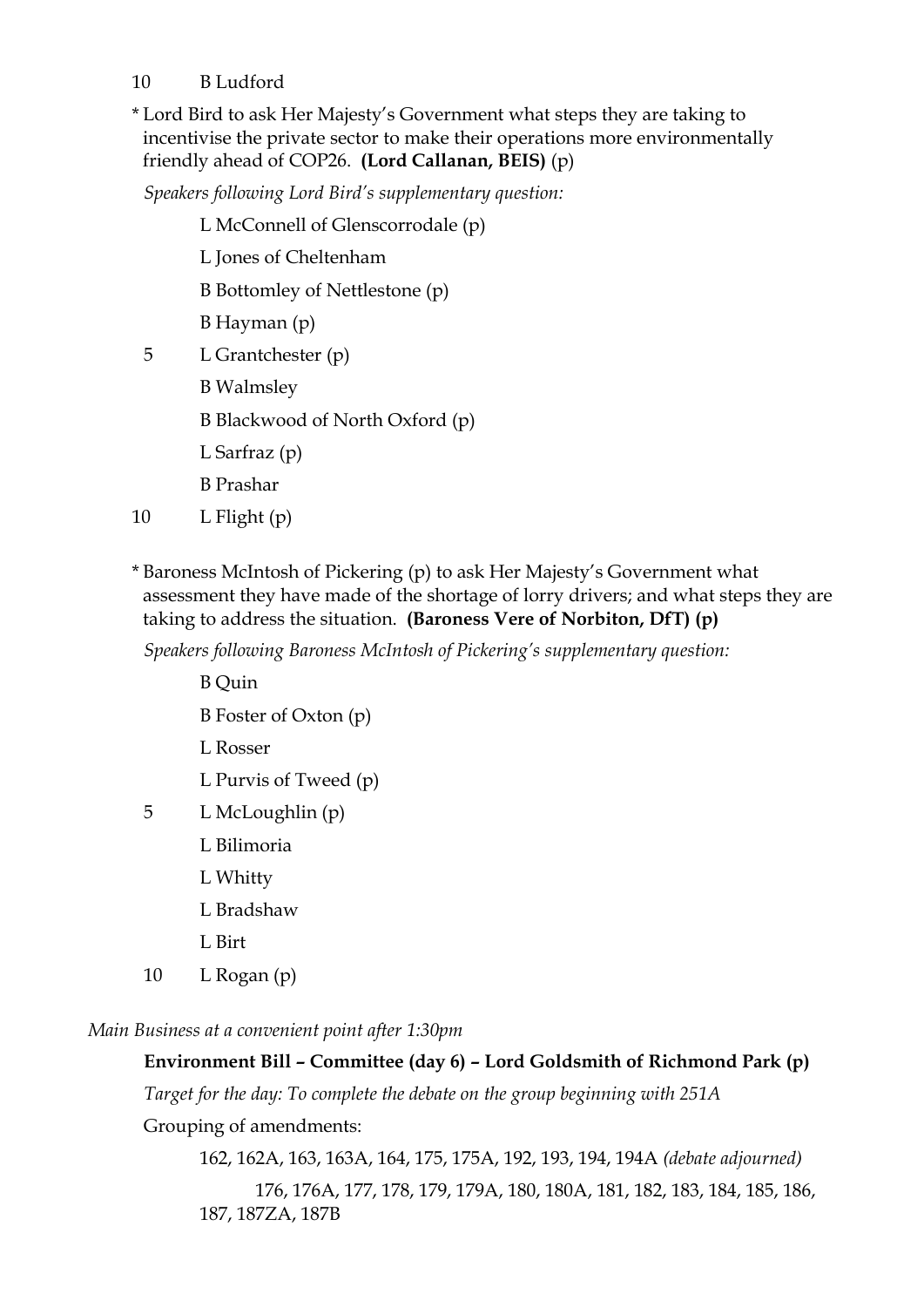188, 188A, 188B, 188C, 189, 189A

*190, 191 – already debated*

194AA

*194AB, 194AC – already debated* 

g194B, 194C, 196, 197, 198, 198A, 199, 200, 201, g201A, 201AZA, 201AZB, 201AZC, 201AZD, 201AA, 201AB, 201AC, 201AD, g201B, g201C, 201D, g299A

*195 - already debated*

*202, 203, 204, 205, 206, 207, 208 – already debated*

205A, 253, 257D

205B, 209, 210, 210A, 228, 229A, 230, 232, 262, 293

*211 – already debated*

212, 227A, 231A, 270, 271, 272, 273, 275

*213, 214, 215, 216, 217, 218, 219, 220, 221, 222, 223, 224, 225 – already debated*

226, 227, 229, 233, 246, 247, 251

*231 – already debated* 

234, 235, 236, 237, 238, 239, 240, 241, 242, 244, 245, 248, 249, 252, 293A

*243 – already debated*

*250 – already debated*

251A

*254 – already debated* 

255, 256, 257A, 257B, 257C, Cl 106 S/P

*g257 – already debated*

257E, 257F, 258, 259, 260A, 260, 283

260B, 260C, 263, 264, 264ZA, 264A, 265, 265A, 265B, 265C, 265D, 293B

*261 – already debated*

266, 267, 268, 269, 274, 276, 276A

*277, g278 -already debated*

*279 – already debated*

280, 285

*281, 282 – already debated*

*284 – already debated*

286, 288

287, 293D

*289 – already debated*

*292 – already debated*

293C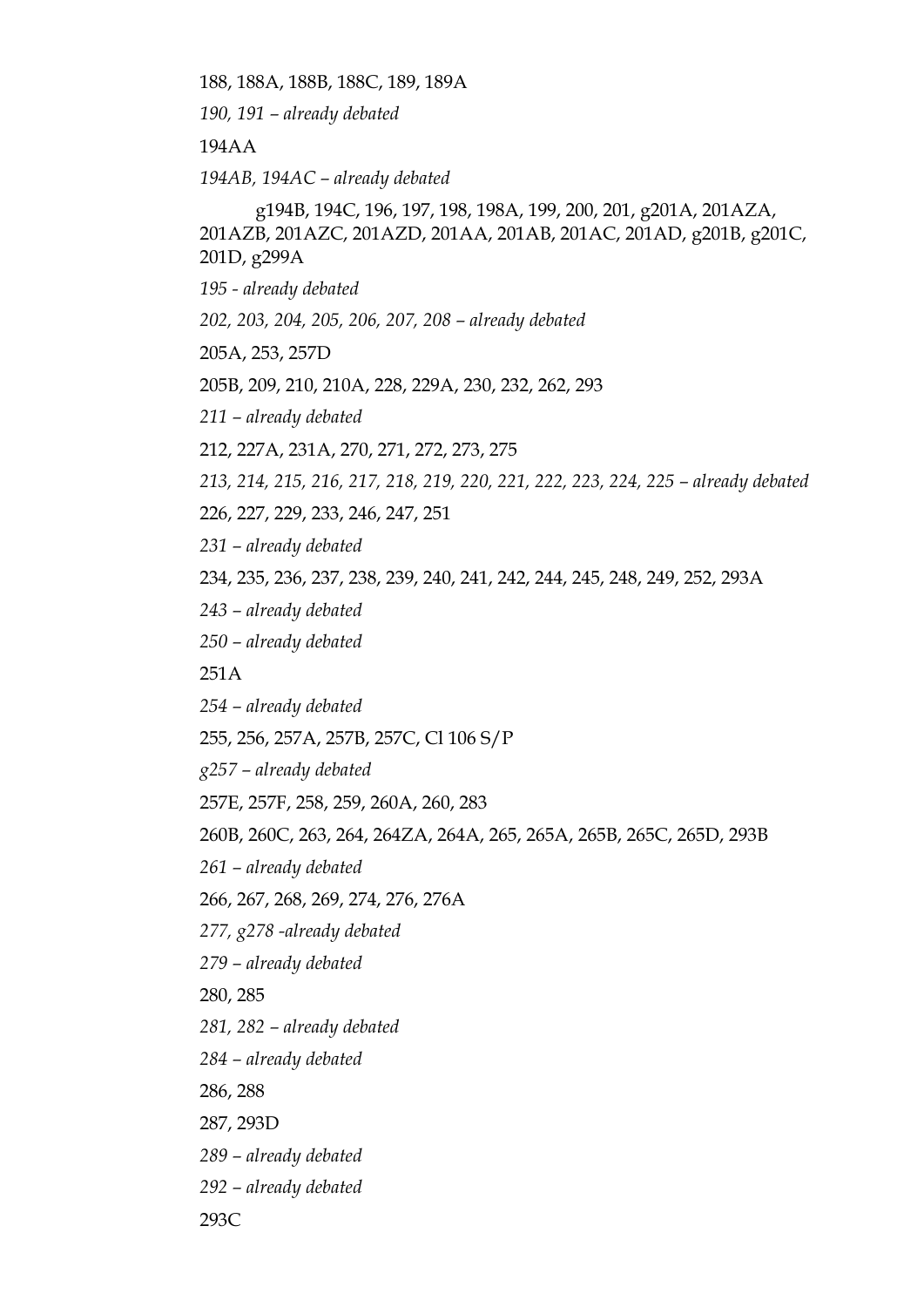297A *294, 295, 296, 297 – already debated g298, g299 - already debated*

#### *Estimated rising time*

The House will sit late.

### **Business in Grand Committee in Room 2A at 2.30pm**

## **Charities Bill [HL]** *(Law Commission Bill)* **– Second Reading – Baroness Barran (p)**

*Speakers*:

- B Barran (p)
- B Goudie
- B Prashar
- L Hodgson of Astley Abbotts (p)
- 5 B Greengross
	- B Rawlings (p)
	- L Stevenson of Balmacara
	- L Naseby (p)
	- B Hayman (p)
- 10 V Chandos (p)
	- B Fraser of Craigmaddie (p)
	- L Bhatia
	- B Gardner of Parkes
	- L Bilimoria
- 15 B Barker (p) L Ponsonby of Shulbrede (p) B Barran (p)

#### *Estimated Rising Time*

The Grand Committee is expected to rise at approximately 5:30pm.

*Notes:*

<sup>•</sup> *This document sets out the matters for the day's business which the Government Whips' Office coordinates: Speakers' Lists (Companion 4.26), ministerial statements (Companion 6.02) and the grouping of amendments (Companion 8.70).*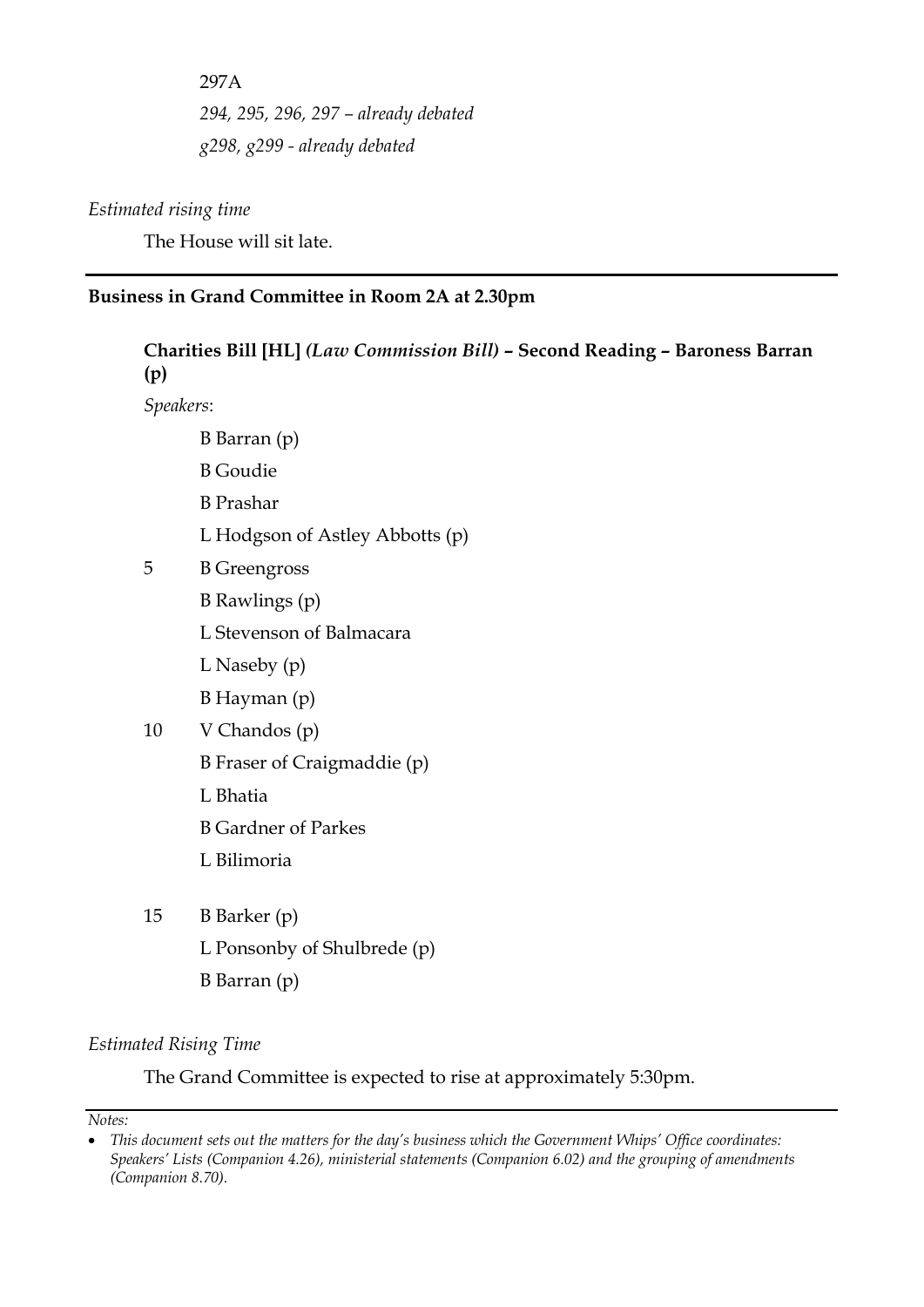- *Time estimates are best endeavours: there is no certainty other than for formally time-limited business. It is the duty of individual members to observe the rules on attendance at debate (Companion 4.32) and, in particular, to ensure that they are present for the start of business in which they wish to take part.*
- The number of sessions shown for a stage of a bill represents the Government's assessment of reasonable time given *the balance of bills and remaining days to the likely end of the session. Progress remains in the hands of the House. Report stage is usually half the length of Committee.*
- *The grouping of amendments is informal. Although every effort is made to secure agreement to groupings, any peer may speak to an amendment in its place on the Marshalled List. "g" before an amendment indicates a Government amendment.*
- *Speaking in debates (Companion 4.34): A member of the House who is taking part in a debate (including general debates and debates on amendments or motions) should attend the start, end and greater part of that debate. In addition, it is considered discourteous for members not to be present for at least the opening speeches, the speeches before and after their own, ad for the winding-up speeches. Ministers may decide not to answer, orally or in writing, points made by a speaker who does not stay to hear the Minister's closing speech. Members who believe that they are unlikely to be able to stay until the end of a debate should not seek to participate in it (and if the debate has a speakers' list, should remove their names from the list).*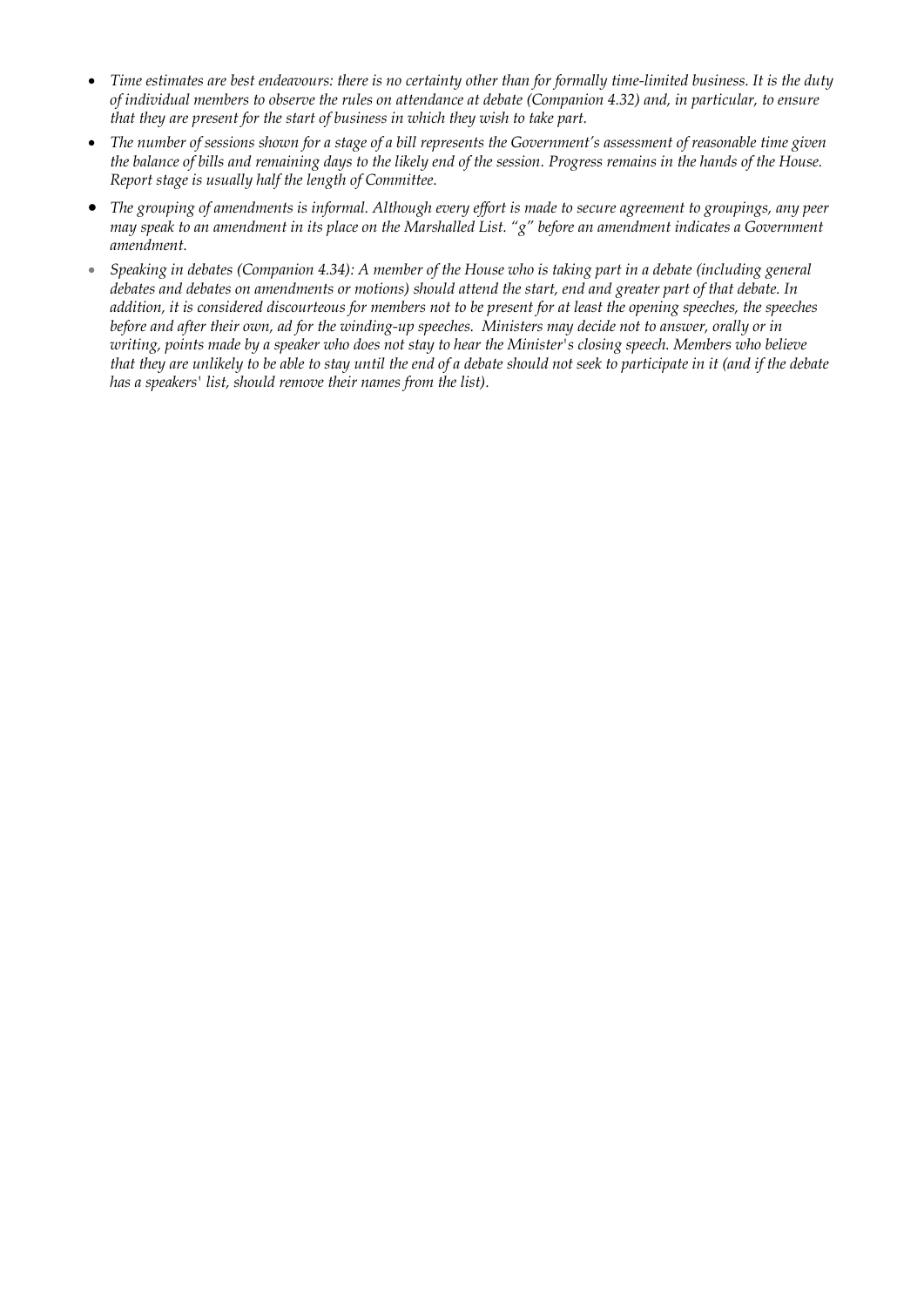# GOVERNMENT WHIPS' OFFICE HOUSE OF LORDS

# **TODAY'S LISTS GRAND COMMITTEE ONLY WEDNESDAY 7 JULY 2021**

[*Notes about this document are set out at the end*]

## **Business in Grand Committee in Room 2A at 2.30pm**

| Charities Bill [HL] (Law Commission Bill) - Second Reading - Baroness Barran<br>(p) |                                 |  |  |  |
|-------------------------------------------------------------------------------------|---------------------------------|--|--|--|
| Speakers:                                                                           |                                 |  |  |  |
|                                                                                     | B Barran (p)                    |  |  |  |
|                                                                                     | <b>B</b> Goudie                 |  |  |  |
|                                                                                     | <b>B</b> Prashar                |  |  |  |
|                                                                                     | L Hodgson of Astley Abbotts (p) |  |  |  |
| 5                                                                                   | <b>B</b> Greengross             |  |  |  |
|                                                                                     | <b>B</b> Rawlings (p)           |  |  |  |
|                                                                                     | L Stevenson of Balmacara        |  |  |  |
|                                                                                     | L Naseby $(p)$                  |  |  |  |
|                                                                                     | B Hayman (p)                    |  |  |  |
| 10                                                                                  | V Chandos (p)                   |  |  |  |
|                                                                                     | B Fraser of Craigmaddie (p)     |  |  |  |
|                                                                                     | L Bhatia                        |  |  |  |
|                                                                                     | <b>B</b> Gardner of Parkes      |  |  |  |
|                                                                                     | L Bilimoria                     |  |  |  |
| 15                                                                                  | $B$ Hoey $(p)$                  |  |  |  |
|                                                                                     |                                 |  |  |  |
|                                                                                     | B Barker (p)                    |  |  |  |
|                                                                                     | L Ponsonby of Shulbrede (p)     |  |  |  |
|                                                                                     | B Barran (p)                    |  |  |  |

### *Estimated Rising Time*

The Grand Committee is expected to rise at approximately 5:30pm.

*Notes:*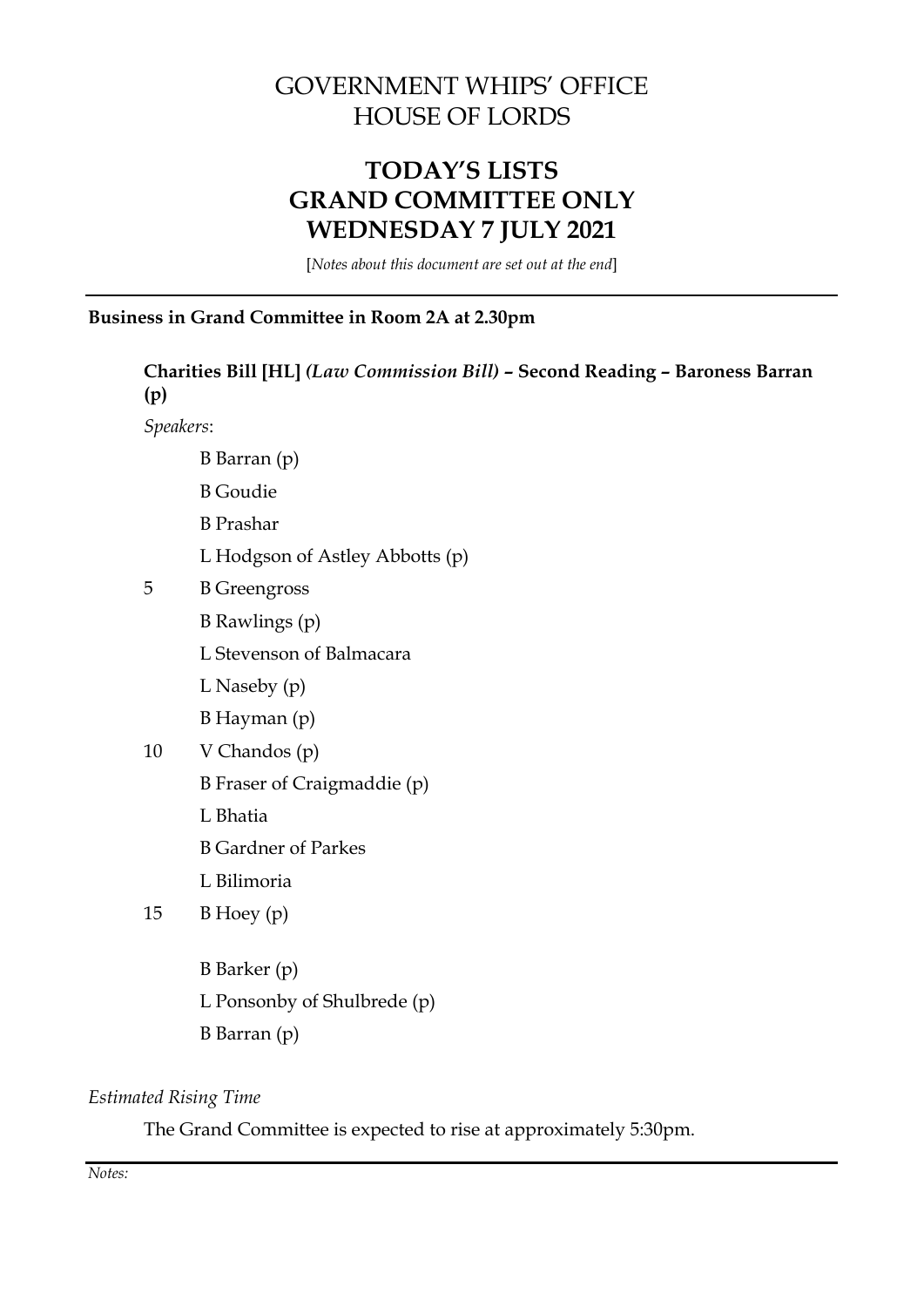- *This document sets out the matters for the day's business which the Government Whips' Office coordinates: Speakers' Lists (Companion 4.26), ministerial statements (Companion 6.02) and the grouping of amendments (Companion 8.70).*
- *Time estimates are best endeavours: there is no certainty other than for formally time-limited business. It is the duty of individual members to observe the rules on attendance at debate (Companion 4.32) and, in particular, to ensure that they are present for the start of business in which they wish to take part.*
- *The number of sessions shown for a stage of a bill represents the Government's assessment of reasonable time given the balance of bills and remaining days to the likely end of the session. Progress remains in the hands of the House. Report stage is usually half the length of Committee.*
- *The grouping of amendments is informal. Although every effort is made to secure agreement to groupings, any peer may speak to an amendment in its place on the Marshalled List. "g" before an amendment indicates a Government amendment.*
- *Speaking in debates (Companion 4.34): A member of the House who is taking part in a debate (including general debates and debates on amendments or motions) should attend the start, end and greater part of that debate. In addition, it is considered discourteous for members not to be present for at least the opening speeches, the speeches before and after their own, ad for the winding-up speeches. Ministers may decide not to answer, orally or in writing, points made by a speaker who does not stay to hear the Minister's closing speech. Members who believe that they are unlikely to be able to stay until the end of a debate should not seek to participate in it (and if the debate has a speakers' list, should remove their names from the list).*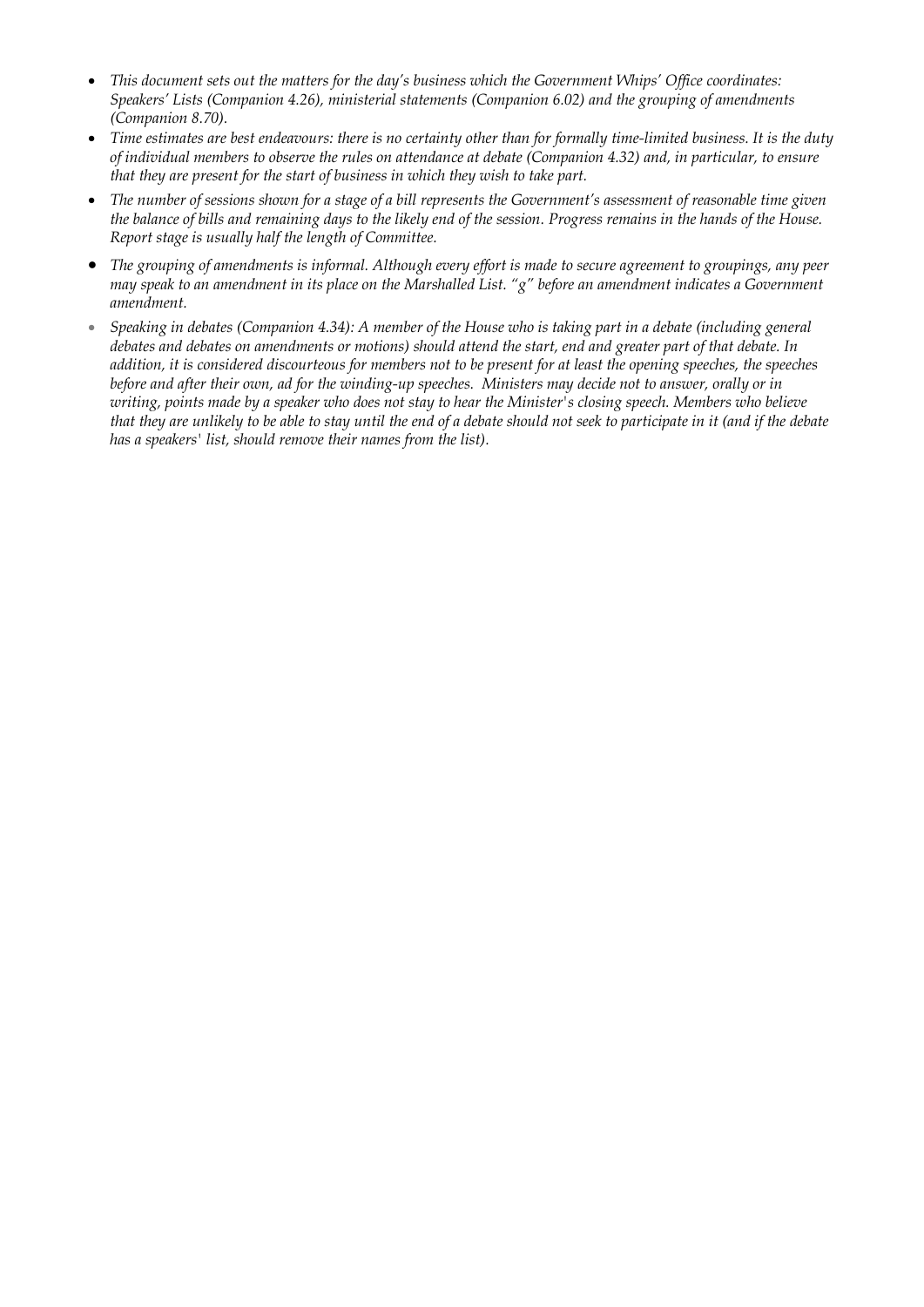#### **TODAY'S LIST ANNEX (Chamber) WEDNESDAY 7 JULY**

#### **Environment Bill Committee Stage (day six) speakers lists**

*Those marked with a \* are signatories of the lead amendment*

*Amendments:* 162, 162A, 163, 163A, 164, 175, 175A, 192, 193, 194, 194A – *adjourned debate D Wellington\* – already spoken L Cameron of Dillington – already spoken L Bradshaw – already spoken L Teverson (p) – already spoken*  L Berkeley B McIntosh of Pickering (p) E Caithness (p) B Jones of Moulsecoomb (p) *L Randall of Uxbridge - withdrawn* L Lucas B Young of Old Scone

B Bakewell of Hardington Mandeville (p) B Hayman of Ullock (p) L Goldsmith of Richmond Park (p) D Wellington

*Amendments: 176, 176A, 177, 178, 179, 179A, 180, 180A, 181, 182, 183, 184, 185, 186, 187, 187ZA, 187B*

L Carrington $*(p)$ L Cameron of Dillington L Chidgey (p) V Trenchard (p) *L Randall of Uxbridge - withdrawn* D Wellington L Colgrain (p) B Ritchie of Downpatrick E Devon (p) B McIntosh of Pickering (p) B Young of Old Scone L Cormack (p)

B Jones of Whitchurch (p) B Bloomfield of Hinton Waldrist (p) L Carrington (p)

*Amendments: 188, 188A, 188B, 188C, 189, 189A* B McIntosh of Pickering (p) L Cameron of Dillington B Parminter (p)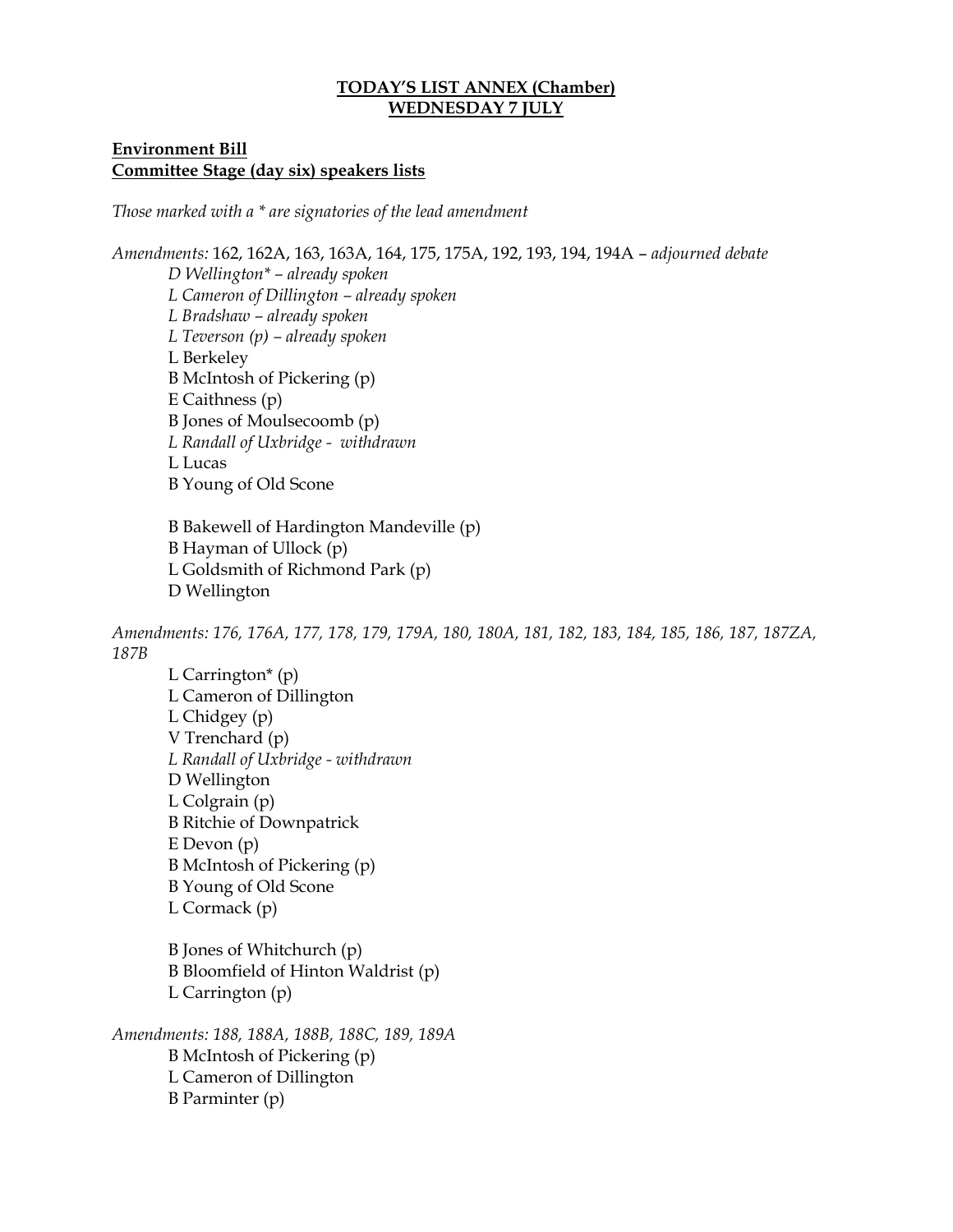B Altmann B Young of Old Scone L Cormack (p) B Boycott (p) L Curry of Kirkhale B Jones of Whitchurch (p) L Goldsmith of Richmond Park (p) B McIntosh of Pickering (p) *Amendment: 194AA* B Hayman of Ullock\* (p) B McIntosh of Pickering (p) B Bennett of Manor Castle\* B Bakewell of Hardington Mandeville\* (p) L Goldsmith of Richmond Park (p) B Hayman of Ullock (p) *Amendments: g194B, 194C, 196, 197, 198, 198A, 199, 200, 201, g201A, 201AZA, 201AZB, 201AZC, 201AZD, 201AA, 201AB, 201AC, 201AD, g201B, g201C, 201D, g299A* L Goldsmith of Richmond Park (p) B Hayman of Ullock (p) L Blencathra (p) B Bennett of Manor Castle B Young of Old Scone L Lucas L Kerslake E Devon (p) L Hope of Craighead Bp Manchester D Montrose L Krebs L Randall of Uxbridge B Boycott (p) B Parminter (p) L Goldsmith of Richmond Park (p) B Hayman of Ullock (p) *Amendments: 205A, 253, 257D* L Lucas B McIntosh of Pickering (p) B Bennett of Manor Castle B Young of Old Scone B Bakewell of Hardington Mandeville (p) B Jones of Whitchurch (p) L Goldsmith of Richmond Park (p)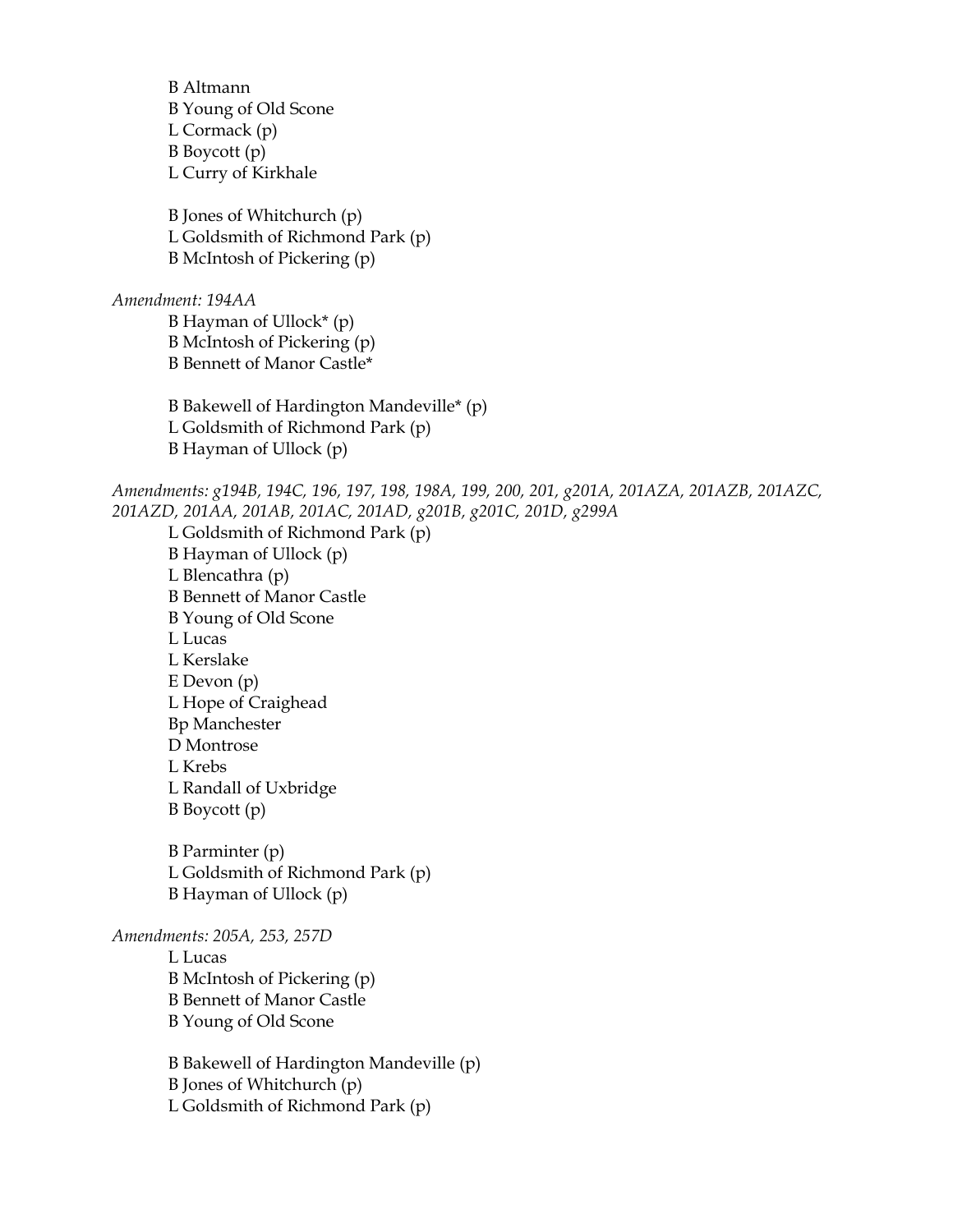L Lucas

*Amendments: 205B, 209, 210, 210A, 228, 229A, 230, 232, 262, 293* B Jones of Whitchurch (p) B Parminter (p) E Caithness (p) L Lucas B Young of Old Scone B Jones of Moulescomb E Devon (p) B Boycott (p) L Teverson (p) L Goldsmith of Richmond Park (p) B Jones of Whitchurch (p) *Amendments: 212, 227A, 231A, 270, 271, 272, 273, 275* L Oates L Teverson\* (p) L Blencathra (p) B Jones of Moulescomb (p) B Young of Old Scone  $B$  Boycott<sup>\*</sup> (p) B Hayman of Ullock (p) L Goldsmith of Richmond Park (p) L Oates *Amendments: 226, 227, 229, 233, 246, 247, 251* L Teverson\* (p) B Jones of Moulescomb (p) B Boycott (p) B Jones of Whitchurch (p) B Bloomfield of Hinton Waldrist (p) L Teverson (p) *Amendments: 234, 235, 236, 237, 238, 239, 240, 241, 242, 244, 245, 248, 249, 252, 293A* L Chidgey (p) L Krebs E Caithness (p) L Browne of Ladyton B McIntosh of Pickering (p) B Bennett of Manor Castle E Devon (p) D Montrose L Hope of Craighead L Blencathra (p) L Randall of Uxbridge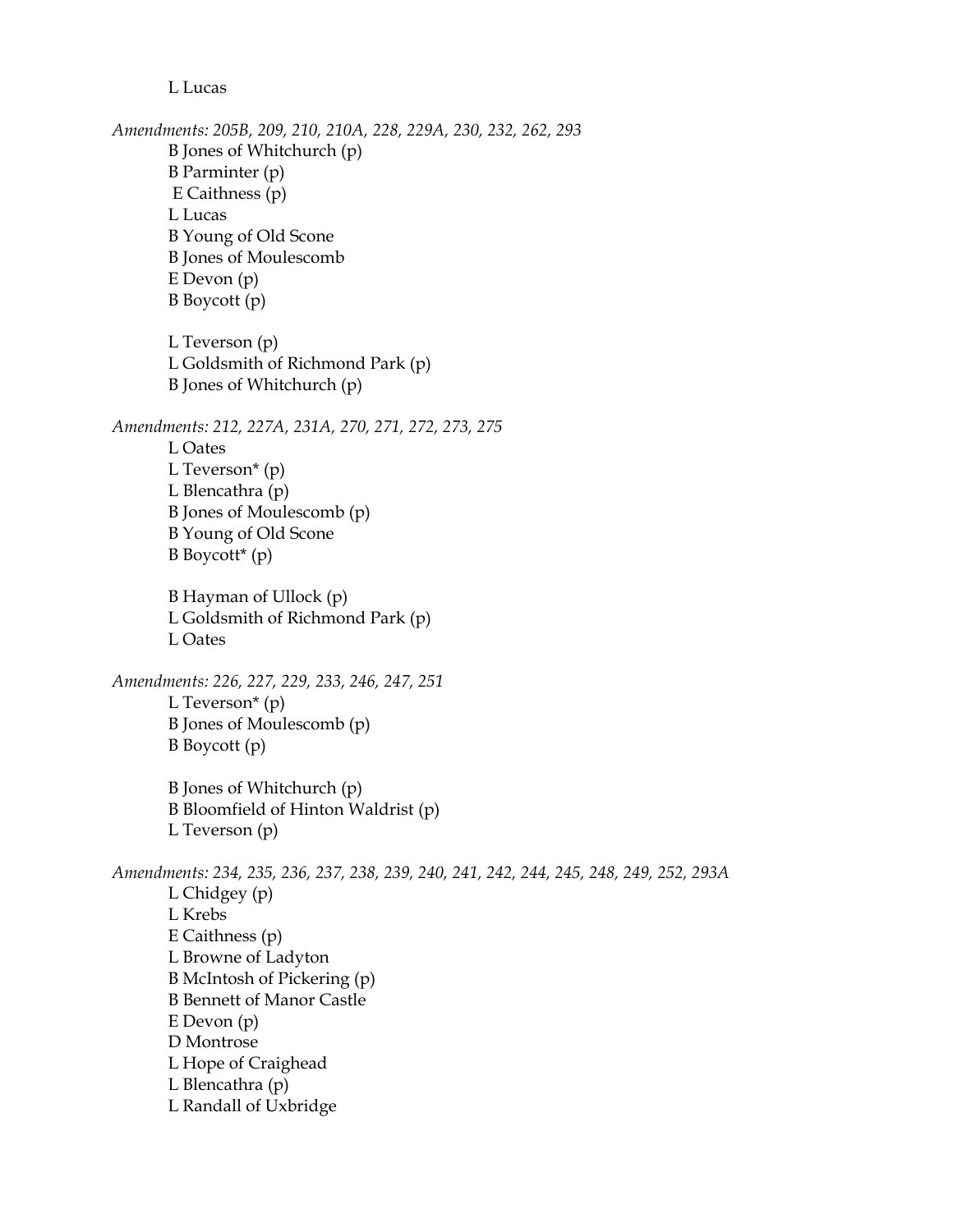B Young of Old Scone E Shrewsbury

B Parminter (p) B Hayman of Ullock (p) L Goldsmith of Richmond Park (p) L Chidgey (p)

### *Amendment: 251A*

B Jones of Whitchurch\* (p) B McIntosh of Pickering (p) B Bennett of Manor Castle (p) L Harries of Pentregarth

B Bakewell of Hardington Mandeville (p) B Bloomfield of Hinton Waldrist (p) B Jones of Whitchurch (p)